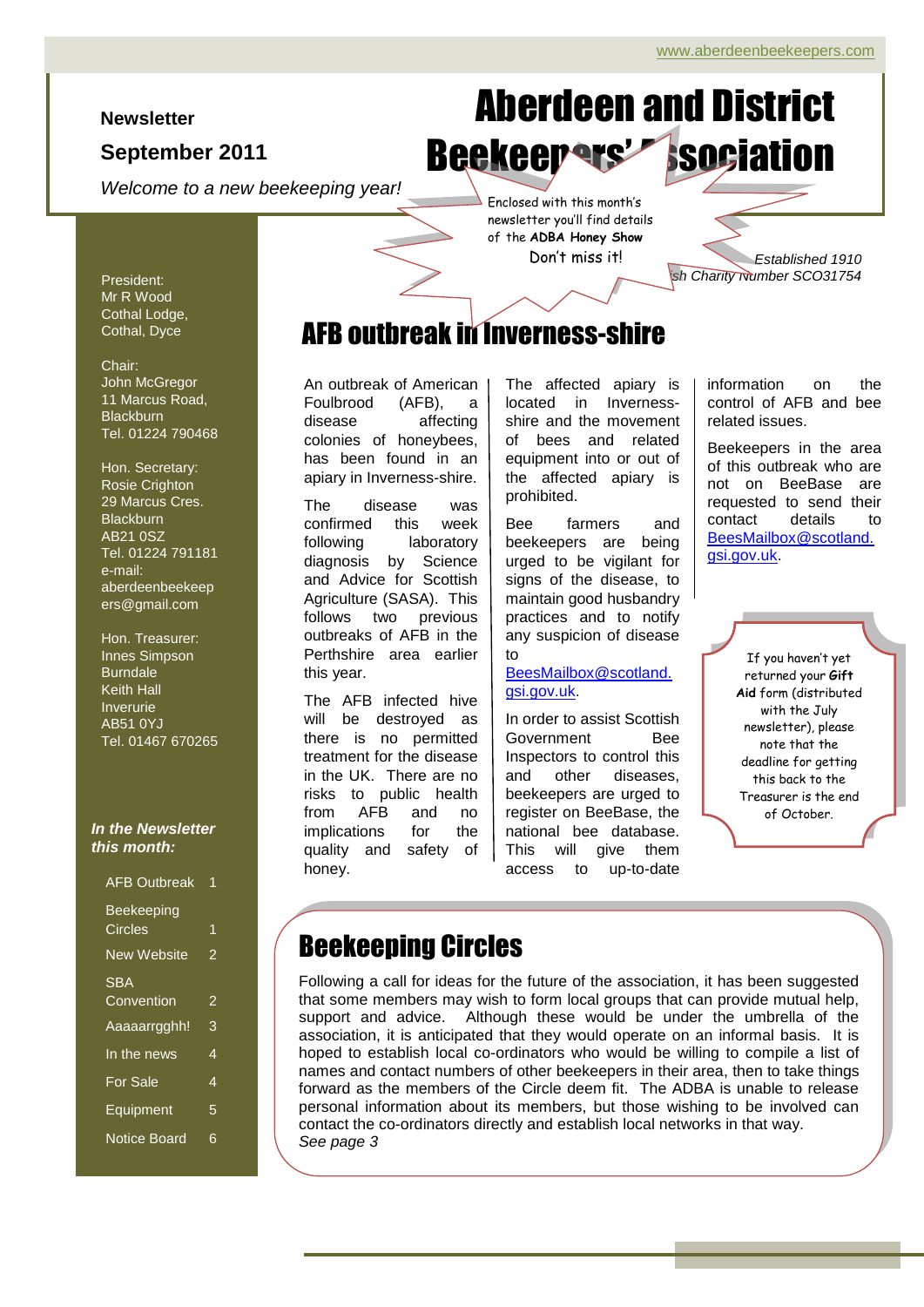## Page 2 of 6 ADBA Newsletter



## New ADBA Website launched

The association is very proud to launch its new website, which will not only serve its members but will provide a window through which the public can view our activities and interests.

#### Visit the new website at: [www.aberdeenbeekeepers.com](http://www.aberdeenbeekeepers.com/)



### SBA Convention Report

The Scottish Beekeepers' Association's autumn convention took place on 10 September in Perth with an attendance of around 100 beekeepers, including a handful of intrepid members of the ADBA who had ventured south in some pretty grim weather. The journey was well worth it however, with the opportunity hear three excellent speakers and to peruse the offerings of the various trade stands.

The first talk of the day saw Dr Giles Budge, the Research Co-ordinator of the National Bee Unit, update the audience on recent advances in the understanding of foulbrood. Scientists like Dr Budge have been able to make significant advances through the opportunities provided by modern genetics and the mapping of the genome of the honey bee, which has been available since 2006, as well as those of its archenemies, AFB and EFB.

Next up was Terry Clare, the President of BIBBA. Terry"s talk covered the long and fascinating history of beekeeping, with a focus on his special concern for the conservation, restoration, study, selection and improvement of the native and near-native honey bees of Britain and Ireland. Looking to the future, he took particular encouragement from the increasingly diverse range of people taking up the craft of beekeeping.

After a satisfying lunch, Giles Budge was back to talk about the "Random Apiary Survey"

conducted in England and Wales by researchers at the National Bee Unit. Unquestionably the most comprehensive study of its type ever undertaken in the UK, it took samples of bees from 4,600 randomly selected apiaries and subjected them to no fewer than 28 tests for pests and diseases. The outcomes of the research will direct the government"s inspection strategy in the years ahead.

Last, but by no means least, was Willie Robson, who looks after 1800 colonies at the Chain Bridge Honey Farm near Berwick upon Tweed. In marked contrast to the white-coated science and banks of statistical tests we had heard about earlier, here was someone with an astonishingly rich, deep, intuitive understanding of honey bees, gained from his experience of working with them for nearly 50 years. Willie's energy, passion and natural humour were more than sufficient to set this beekeeper up for the long homeward drive north on the A93. *GT*

#### **Links:**

Chain Bridge Honey Farm [www.chainbridgehoney.co.uk](http://www.chainbridgehoney.co.uk/)

BIBBA [www.bibba.com](http://www.bibba.com/)

The Random Apiary Survey [https://secure.fera.defra.gov.uk/beebase/index.cfm?pag](https://secure.fera.defra.gov.uk/beebase/index.cfm?pageid=203) [eid=203](https://secure.fera.defra.gov.uk/beebase/index.cfm?pageid=203)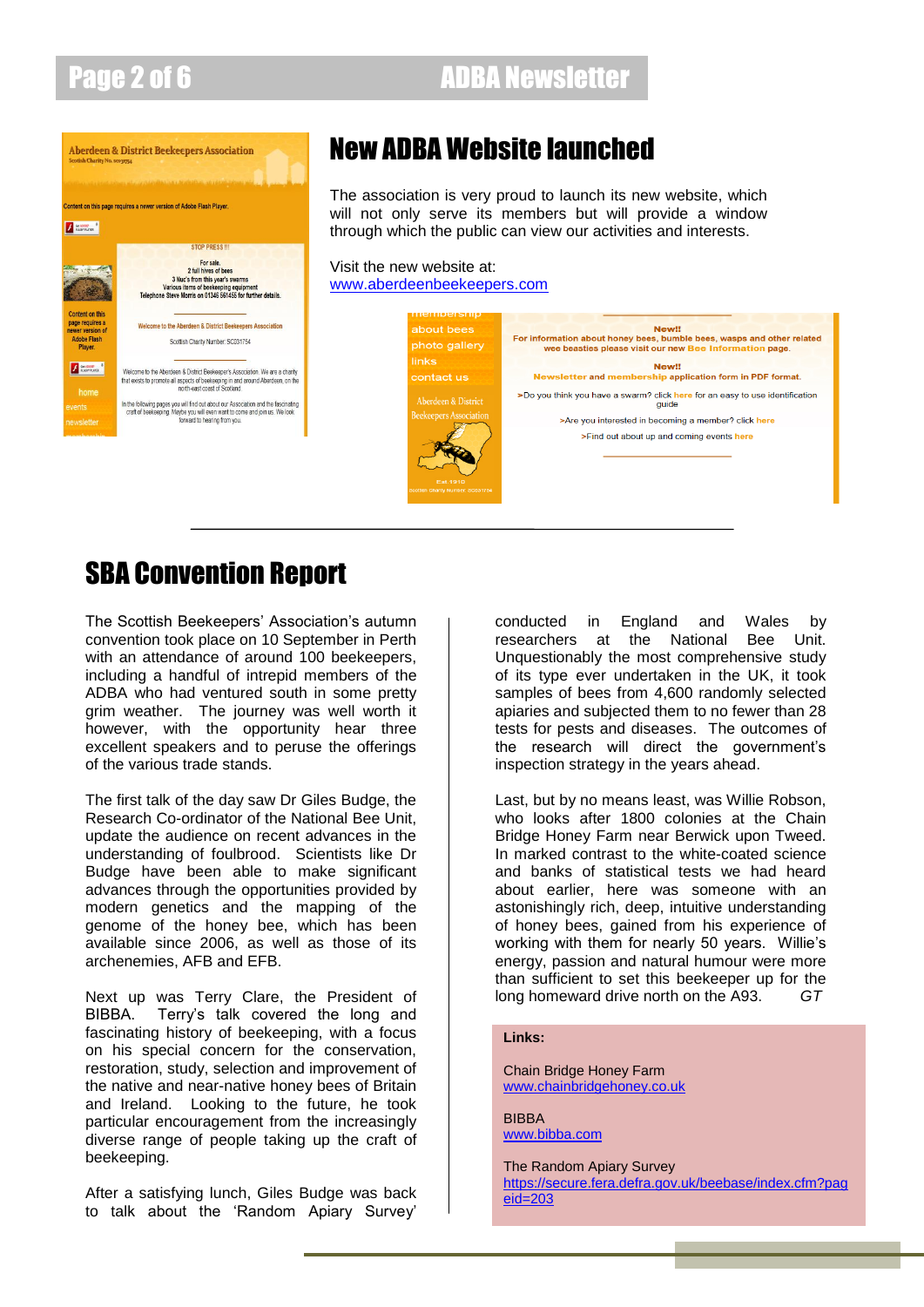Page 3 of 6 ADBA Newsletter



*Following a comment in last month's newsletter, we got a mixed picture of the flowering or otherwise of the lime trees here in the north east. Members' experience this year has ranged from a definite "no" to this report from EC: "I noticed lime flowers in Old Aberdeen on 1st August; they were nearly over by then, but even a single floret had a strong honey scent to it. Later that day I spoke to a friend who'd been in Fyvie about 2 weeks earlier, and had noticed that the lime trees there were "dripping" with bees & wasps; from what he said I think it was the sound of them all that caught his attention. I'm now seeing a lot of seeds on the trees here in Powis."*

Last month, **A Member Asked** about the use of sugar dusting as a method of Varroa control. SW provides a<br>very useful response: "The most very useful response: comprehensive advice on the subject is the 44 page leaflet, "Managing Varroa', published by fera. It's available on-line at [https://secure.fera.defra.gov.uk/beeb](https://secure.fera.defra.gov.uk/beebase/index.cfm?pageid=93) [ase/index.cfm?pageid=93,](https://secure.fera.defra.gov.uk/beebase/index.cfm?pageid=93) and a hard copy can be ordered by emailing [nbu@fera.gsi.gov.uk](mailto:nbu@fera.gsi.gov.uk) or by writing to National Bee Unit, The Food and Environment Research Agency, Sand Hutton, York, UK, YO41 1LZ. Significantly, the leaflet does not mention sugar dusting. Nevertheless, this strategy is dealt with in many bee books, is promoted on beekeeping-related web sites, and equipment for dusting with sugar is

available from the main beekeeping suppliers. The best advice I've found is at ScientificBeekeeping.com, at [http://scientificbeekeeping.com/powder](http://scientificbeekeeping.com/powdered-sugar-dusting%E2%80%94sweet-and-safe-but-does-it-really-work-part-1/) [ed-sugar-dusting%E2%80%94sweet](http://scientificbeekeeping.com/powdered-sugar-dusting%E2%80%94sweet-and-safe-but-does-it-really-work-part-1/)[and-safe-but-does-it-really-work-part-1/](http://scientificbeekeeping.com/powdered-sugar-dusting%E2%80%94sweet-and-safe-but-does-it-really-work-part-1/)  (It has the look of being authoritative, but bear in mind that you can never be sure with things you find on the web.) Personally, I use sugar dusting at this time of year, in addition to whatever primary treatment for Varroa I'm using. Like the person who raised this question, I grind down ordinary white sugar in a food processor. I'm really not sure if there"s such a thing as icing sugar without anti-caking agent."

Andy Wattam, Head of Bee Health at the Food and Environment Research Agency recently sounded a cautionary note on sugar dusting: "I am seeing in lots of cases of people using icing sugar as a 'Varroa Treatment'. It should be borne in mind that icing sugar is to be seen as a complimentary technique to other forms of Integrated Pest Management. As a standalone it rarely has sufficient knock-down to achieve the full controls on its own unless it is done regularly, skilfully and with the correct Open Mesh Floor in place, ie: with sufficient drop beneath to ensure that the mites cannot return to the hive, and sufficient cover onto the bees – the value of just sprinkling icing sugar onto top bars is very questionable, although in some cases it has helped to keep the bees alive – by giving them something to eat!"

*If you have a question for our members that you wish to be printed in the October newsletter, please e-mail it to grahamtorrie002@btinternet.com or call Graham Torrie on 01339882038*

### Aaaaarrgghh!



This photograph was taken in Westhill at the beginning of August by a friend of ADBA member, Ken Gow.

### **Beekeeping** Circles



If you would like to join an informal group of beekeepers providing mutual help, support and advice in your local area, contact -

Helen Anderson, based in **Inverurie**, on 01467 620750, e-mail: [sh.and@gmx.com](mailto:sh.and@gmx.com)

Graham Torrie, based in **Torphins**, on 013398 82038, e-mail: [grahamtorrie002@btinternet.com](mailto:grahamtorrie002@btinternet.com)

*If you wish to volunteer to co-ordinate a beekeeping circle in your own area, please contact Graham Torrie.*

Dr Alan Bowman of Aberdeen University explains: *The bumble bee is infested with a species of mites - this is very common, especially amongst queens. These mites do not feed off the bee, but just use her for transport between nests where they feed on wax and debris. Some researchers even suggest that such mites play a beneficial role in nest hygiene, while others say such large infestations much affect flight and therefore the mites are harmful. Sounds like more research needed...!! The mites are reported to be species/genera specific and so don't pose a danger to honey bees.*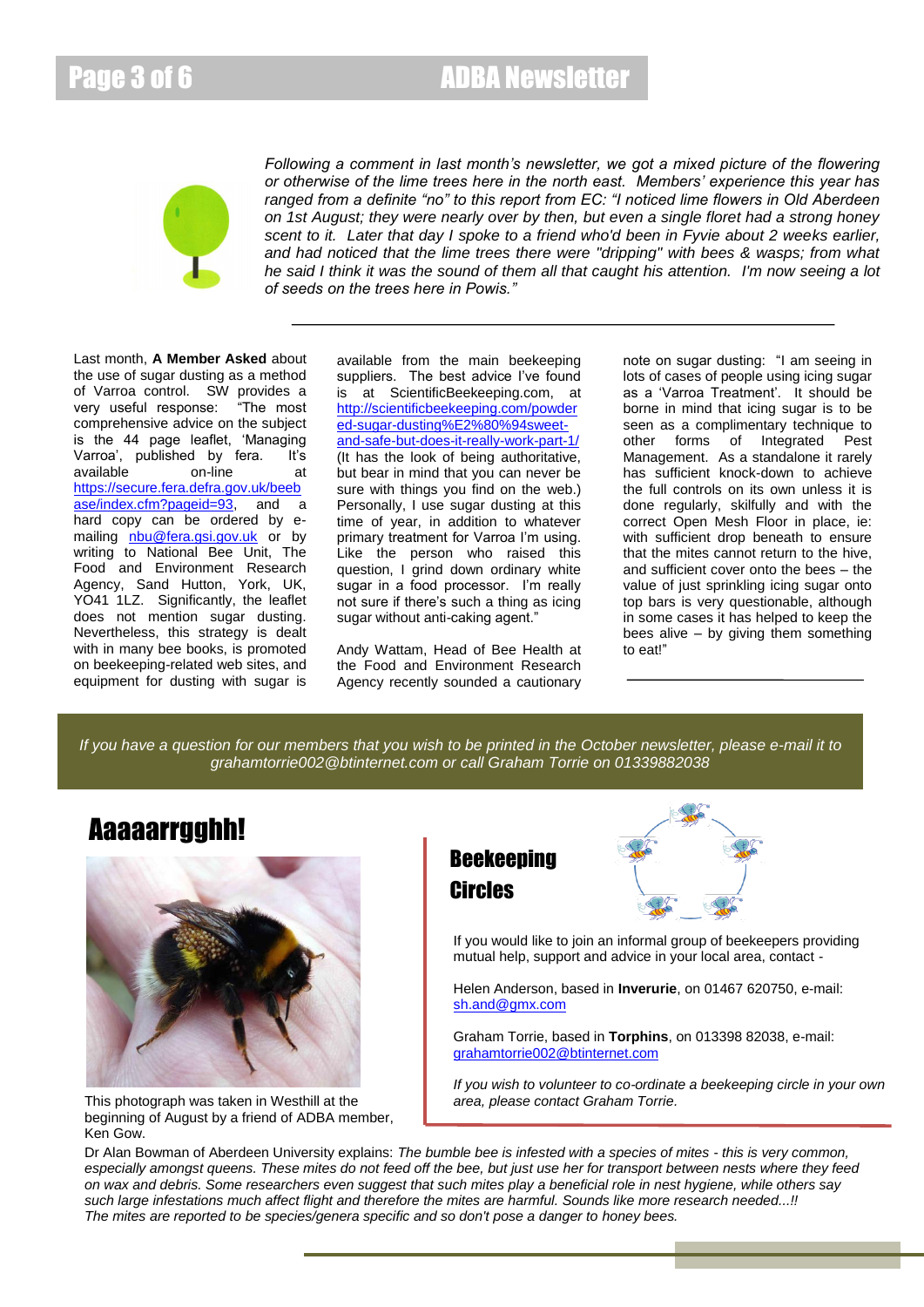## Foraging around in the media

The BBC was among many news outlets to cover the story of the latest outbreak of **American Foulbrood Disease** – as reported on page 1 of this newsletter. See how the public are being informed about the situation by going to: [http://www.bbc.co.uk/news/uk-scotland-highlands](http://www.bbc.co.uk/news/uk-scotland-highlands-islands-14805281)[islands-14805281](http://www.bbc.co.uk/news/uk-scotland-highlands-islands-14805281)

#### **EU bans GM-contaminated honey from general sale**

The Guardian reports that Bavarian beekeepers have been forced to declare their honey as genetically modified because of contamination from nearby Monsanto crops. The European Union's highest court has ruled that honey which contains trace amounts of pollen from genetically modified corn must be labelled as GM produce and undergo full safety authorisation before it can be sold as food.

According to Brussels, it is likely that the decision will have an impact on the honey into the EU as Europe does not itself produce sufficient quantities for the size of the market. The bloc produces 200,000 tonnes per year and must import an additional 140,000 tonnes.

Read the full story at:

[http://www.guardian.co.uk/environment/2011/sep/](http://www.guardian.co.uk/environment/2011/sep/07/europe-honey-gm) [07/europe-honey-gm](http://www.guardian.co.uk/environment/2011/sep/07/europe-honey-gm)

#### **The Queen Beekeeper**

Read about the royal preference for Italian honey bees in the apiary at Buckingham Palace.

[http://www.dailymail.co.uk/news/article-](http://www.dailymail.co.uk/news/article-2028696/A-unique-insight-Her-Majestys-favourite-honey--backyard.html?ito=feeds-newsxml)[2028696/A-unique-insight-Her-Majestys](http://www.dailymail.co.uk/news/article-2028696/A-unique-insight-Her-Majestys-favourite-honey--backyard.html?ito=feeds-newsxml)[favourite-honey--backyard.html?ito=feeds](http://www.dailymail.co.uk/news/article-2028696/A-unique-insight-Her-Majestys-favourite-honey--backyard.html?ito=feeds-newsxml)[newsxml](http://www.dailymail.co.uk/news/article-2028696/A-unique-insight-Her-Majestys-favourite-honey--backyard.html?ito=feeds-newsxml)

#### **Great Yellow**

**Bumblebees** have, for the first time, been filmed mating. The footage was shot at a wild flower meadow created at Dounreay in Caithness as habitat for the great yellow - among Britain's rarest bumblebees. The story was reported by the BBC at:

[http://www.bbc.co.uk/new](http://www.bbc.co.uk/news/uk-scotland-highlands-islands-14635800) [s/uk-scotland-highlands](http://www.bbc.co.uk/news/uk-scotland-highlands-islands-14635800)[islands-14635800](http://www.bbc.co.uk/news/uk-scotland-highlands-islands-14635800)



Along with this edition of the newsletter you will find a copy of the **SBA Honey Survey**. Members are encouraged to take part.

### For Sale



Sandy Watson has bees for sale. Contact Sandy on 01224 868370

Beekeeping Equipment and Supplies for Sale:

- 6 boxes honey jars (72 in box) plus lids (boxes unopened)
- Honey Press with stainless steel tray
- 20 frame honey extractor
- Honey Strainer
- 12 Shallow frame boxes (wax included) 16.5 x 18.5 inches
- 4 plastic Feeders
- Muslin cloths (new)
- Wired Shallow Frame Wax (new) 3 packets
- 4 Smokers
- 6 Ruskies

Please contact Mrs Anna MacPhee (01340 831676)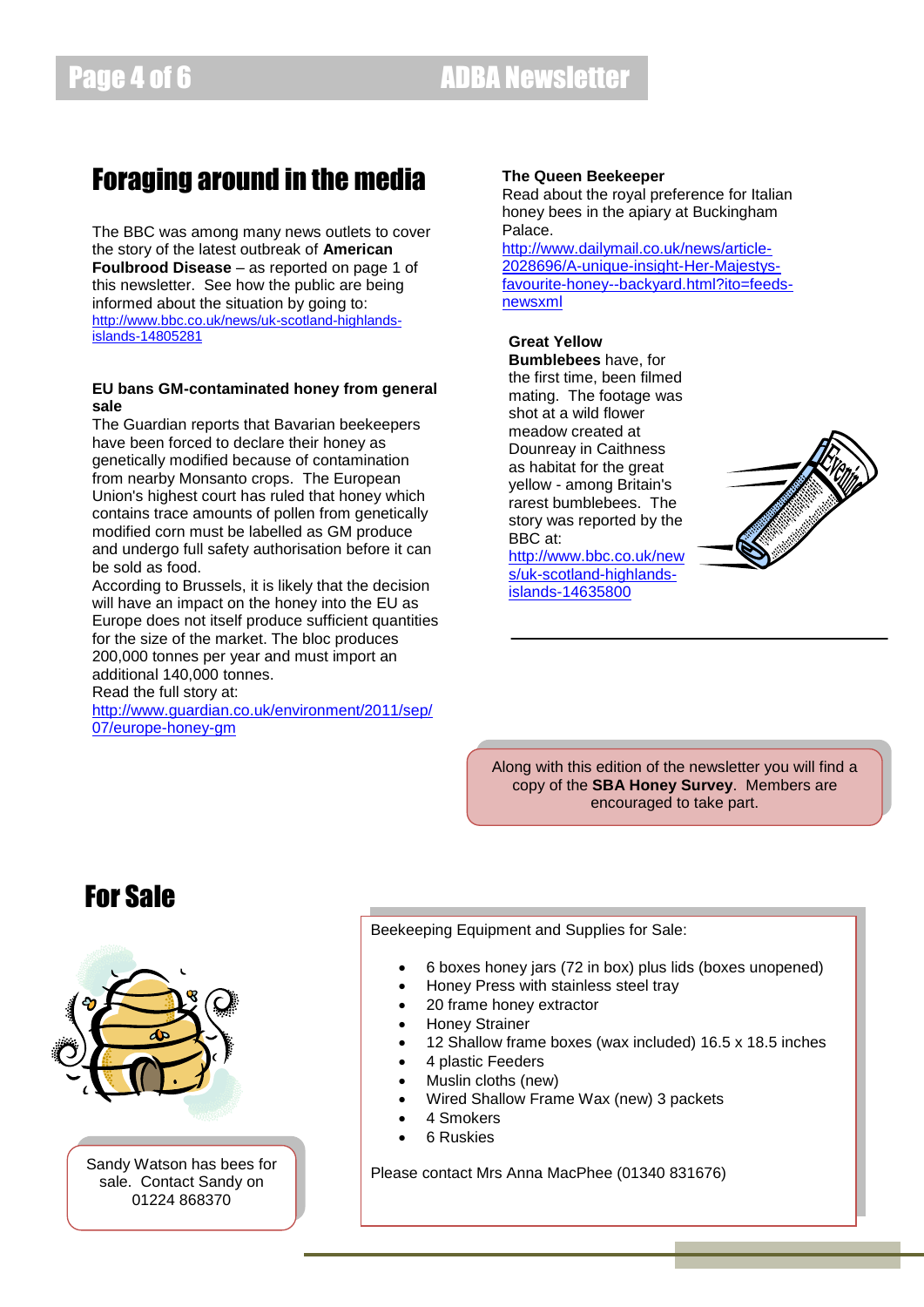### Page 5 of 6 ADBA Newsletter

### At the heather





### **Congratulations** to members Keita

Potgeiter and Willow Lohr\* for passing Scottish Beekeepers' Association examinations this year. Well done to both!

*\*Willow has gained the distinction of being awarded both the Scottish Apiarian Certificate and the Scottish Expert Beemaster Certificate.*

ADBA committee member, Stephen Palmer, installing his charges at the Forrest of Birse in the hope of reaping a good crop of heather honey. It would be great to hear from members how this year"s heather honey harvest has been.

*Please forward any reports, good or bad, to [grahamtorrie002@btinternet.com](mailto:grahamtorrie002@btinternet.com)*



#### ADBA Equipment

The Association has the following items of equipment available for free borrow: 2 honey extractors, 2 mini-melters, 2 heather honey presses, 1 wax extractor and 1 wax foundation press. These are available from the honey jar store at Danestone Market Garden (directions below) on payment of a returnable £10 deposit.

The maximum length of loan should be two weeks. Members who fail to return equipment within this time are likely to lose their deposit. Please return equipment promptly and allow others to

The Association honey jar store at Danestone Market Garden has supplies of Apistan, Jars, Ragus, Ambrosia Bee Syrup and Hessian for smoker fuel.

The store is open between 6.30pm and 8pm on Wednesday evenings and at other times by arrangement with Sandy Gordon (Tel: 01224 484540).

Directions: At Persley Bridge (Tesco) roundabout turn onto Laurel Drive. Continue for about ½ mile. Look for Laurel Place on your right (it is a semi-circle so take the second entrance into this street). Now turn left into Laurel Avenue. Danestone Market Garden is signposted, on the left, about 100 yards along.

### Extractor and Steam Melter for Hire/Loan

9-frame radial extractor (electric) – FOR HIRE £10 per hire period Steam wax melter – available ON LOAN £10 deposit

*Both items available from: Jock McGregor, 11 Marcus Road, Blackburn Tel. 01224 790468*